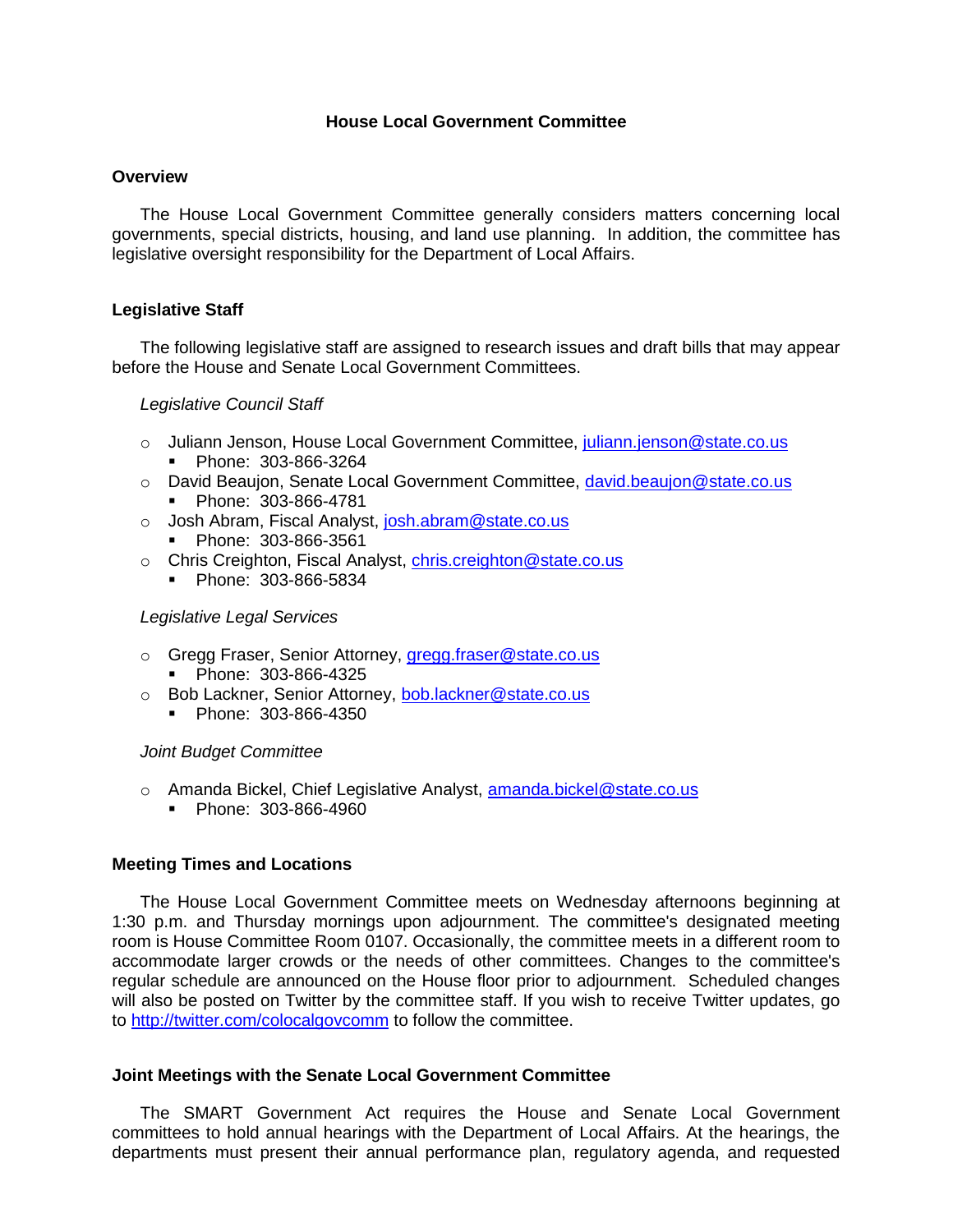budget. The hearings must be held between November 1, 2016 and January 11, 2017. The House Local Government Committee will meet jointly with the Senate Local Government Committee to conduct these hearings. During the legislative session, joint meetings of the House and Senate Local Government committees will be held on Thursdays, upon adjournment of both chambers in HCR 0107, in the basement of the State Capitol Building.

# **Stakeholders**

The following entities are stakeholders that regularly appear before the General Assembly regarding local government issues:

- *Department of Local Affairs*. The Department of Local Affairs includes the Division of Local Government, the Division of Property Taxation, Division of Housing, and the Board of Assessment Appeals.
- *Division of Fire Prevention and Control.* The Division of Fire Prevention and Control in the Department of Public Safety provides support to Colorado communities for the prevention, management, and protection against wildfires.
- *Fire and Police Pension Association.* The Fire and Police Pension Association is charged with overseeing the benefits for Colorado firefighters and police officers.
- *Housing organizations and providers*. Many organizations provide assistance to property owners. In addition, several services are provided to aid homeless citizens, including the Fort Lyon Rehabilitation Center.
- *County commissioners*. A board of county commissions is the policy-making body of a county and is responsible for administrative and budgetary oversight. Commissioners are elected in each county by the local voters. Colorado Counties, Inc., is a non-profit membership organization that offers assistance to county commissioners and local governments.
- *County clerk and recorder*. The county clerk and recorder is the primary administrative officer of the county and is responsible for the legal distribution and recording of all records, including:
- vehicle registration and titles;
- all primary, special elections, and general elections;
- marriage licenses; and
- the books of the board of commissioners.

The Colorado County Clerks Association provides educational support and advocacy services for county clerks.

- *County sheriffs.* The county sheriffs and their departments are in charge of enforcing the state criminal laws in unincorporated county areas. The sheriff is also the fire warden for prairie and forest fires within the county's boundaries. The County Sheriffs of Colorado is an association that provides education, professional, and advocacy resources for County Sheriffs.
- *County treasurer*. The county treasurer is responsible for the receipt, custody, and disbursement of county funds. The Colorado County Treasurers' Association and the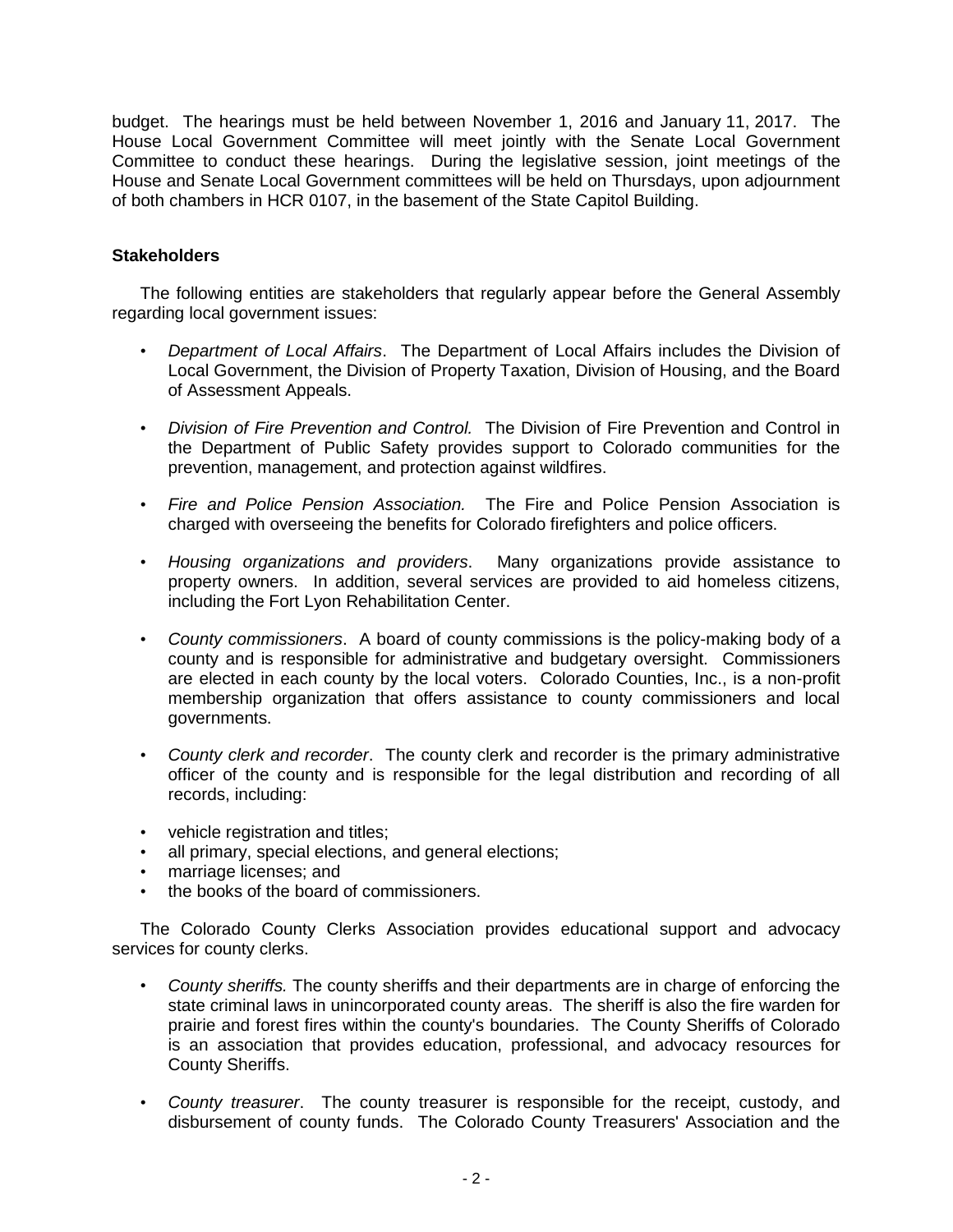Public Trustee Association of Colorado provide education and information assistance to public professionals regarding county funds.

- *County assessor*. The county assessor is responsible for discovering, listing, classifying, and valuing all property in the county in accordance with state laws. The Colorado Assessor's Association provides standards and assistance for the equalization of property valuation in Colorado.
- *County coroner*. The county coroner is responsible for investigating the cause and manner of deaths, issuing death certificates, and requesting autopsies. The Colorado Coroners Association is an association that provides education and training opportunities for county coroners.
- *County surveyor*. The county surveyor is responsible for any surveying duties pertaining to the county and for settling boundary disputes.
- *Mayor*. The mayor presides over the board of trustees or city council as a voting member and policy-supervisor.
- *City Council/Board of Trustees*. The members of a city council or board of trustees are elected to serve as a policy-making and administrative body for the municipality.
- *City manager*. In larger cities, a city manager can be used to manage the administrative duties of a city's operation. The Colorado Municipal League is an association that provides professional services and resources for municipal officials.
- *School boards*. School boards are local government entities charged with overseeing the educational operations of children in kindergarten through twelfth grade of a designated school district. The members of a school board are elected by the community. The Colorado Association of School Boards represents and advocates the interests of school boards and their members.
- *Special districts.* Special districts provide services and infrastructure to support and promote the needs of a specific area. A special district and its official business are overseen by a locally elected board of directors. The Special District Association of Colorado is an association that provides services and support for special districts and its directors.

### **Glossary of Frequently Used Terms**

**Annexation:** Annexation is the process of incorporating adjacent land into the boundaries of a municipality.

**County categorization:** Colorado counties are assigned into six categories by the General Assembly for the purposes of setting salaries for county officials.

**County classification for fees:** Colorado counties are assigned to six classifications by the General Assembly for the fixing of fees collected by the county and its officers.

**Municipal Home rule:** The Colorado Constitution allows municipalities to adopt home rule charters to provide greater authority and regulation of local matters. A home rule city's ordinance generally supercedes conflicting state laws regarding local matters, such as zoning procedures. Home rule charters have been adopted by 96 municipalities in Colorado.